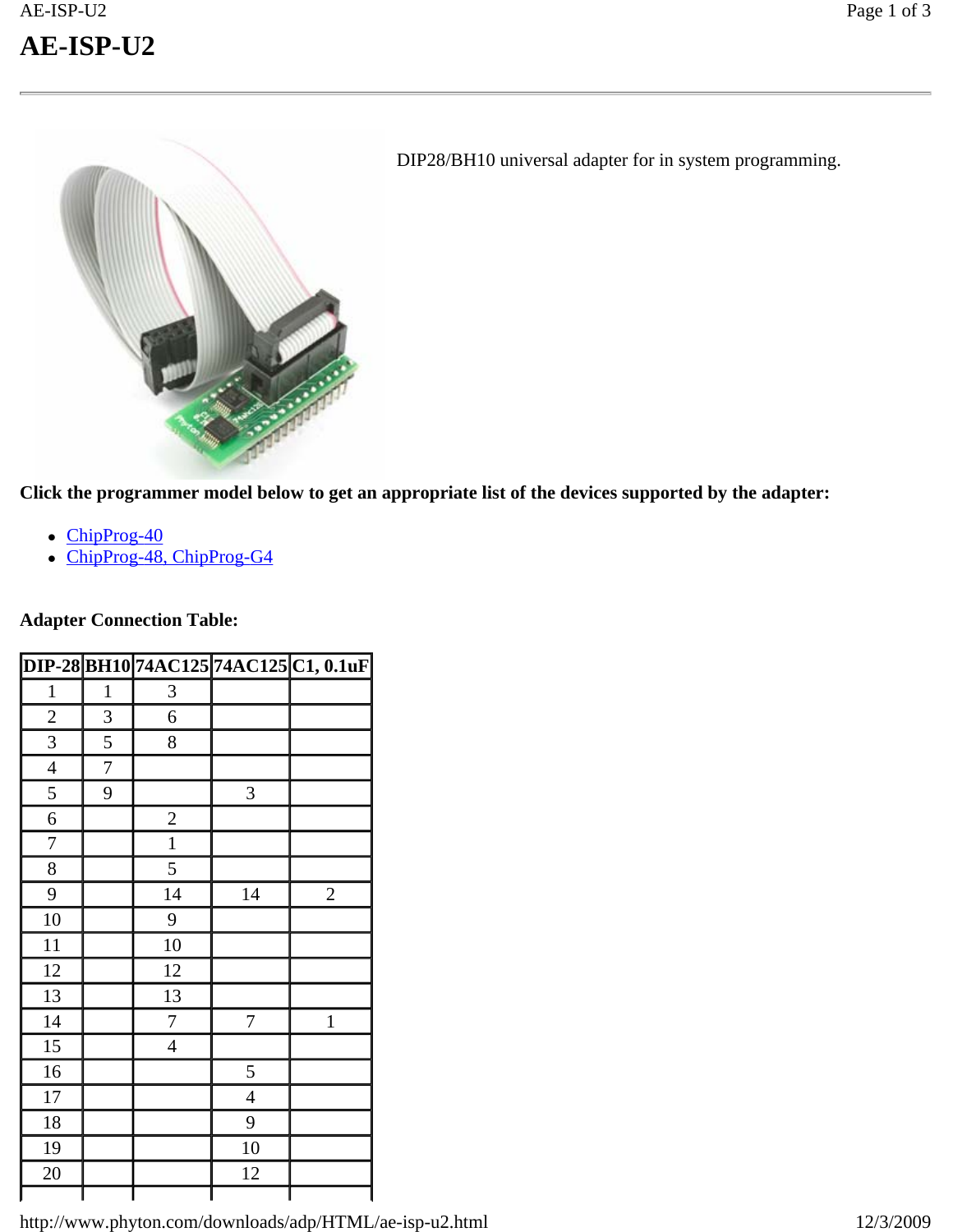| 21                                      |    |    | 13 |  |  |
|-----------------------------------------|----|----|----|--|--|
| 22                                      |    |    |    |  |  |
| 23                                      |    |    |    |  |  |
| 24                                      | 10 |    | 6  |  |  |
| 25                                      |    |    |    |  |  |
| 26                                      |    |    |    |  |  |
| 27                                      |    |    |    |  |  |
| 28                                      | 2  | 11 |    |  |  |
| AE-ISP-U2 connection for Altera EPM3000 |    |    |    |  |  |

AE-ISP-U2 connection for LPC Flash and Firmware Hub

# **AE-ISP-U2 connection for Altera EPM3000**

**Click the programmer model below to get an appropriate list of the devices supported by the adapter:**

ChipProg-48, ChipProg-G4

### **Recommended connection:**





There are two alternative options for powering the targets:

1. The target gets power from the programmer (Vdd). This is possible only if the target does not consume too much energy. A capacity of the target power circuitry should not exceed 50 uF.

2. The target gets power from a built-in or external power supply. In this case the power output from the programmer should not be connected with the target. The target system should be tolerant to applying logical signals with the voltage levels exceeding the voltages on the target.

NOTE! It is strictly prohibited to power the target from both the programmer and built-in or external power supply simultaneously.

Purpose of the R1..R4 resistors is to isolate the programmed chip from rest of target system. Recommended value of resistors R1..R4 is 2k or more. You can also use jumpers instead of the resistors.

**Table of connections of the adapter output socket to the device pins:**

| Adapter Output connector, BH-10 Target Device EPM3xxx |            |
|-------------------------------------------------------|------------|
|                                                       | <b>TCK</b> |
|                                                       | <b>GND</b> |
|                                                       | TDO        |
|                                                       | <b>VCC</b> |
|                                                       | TMS        |
|                                                       |            |

http://www.phyton.com/downloads/adp/HTML/ae-isp-u2.html 12/3/2009